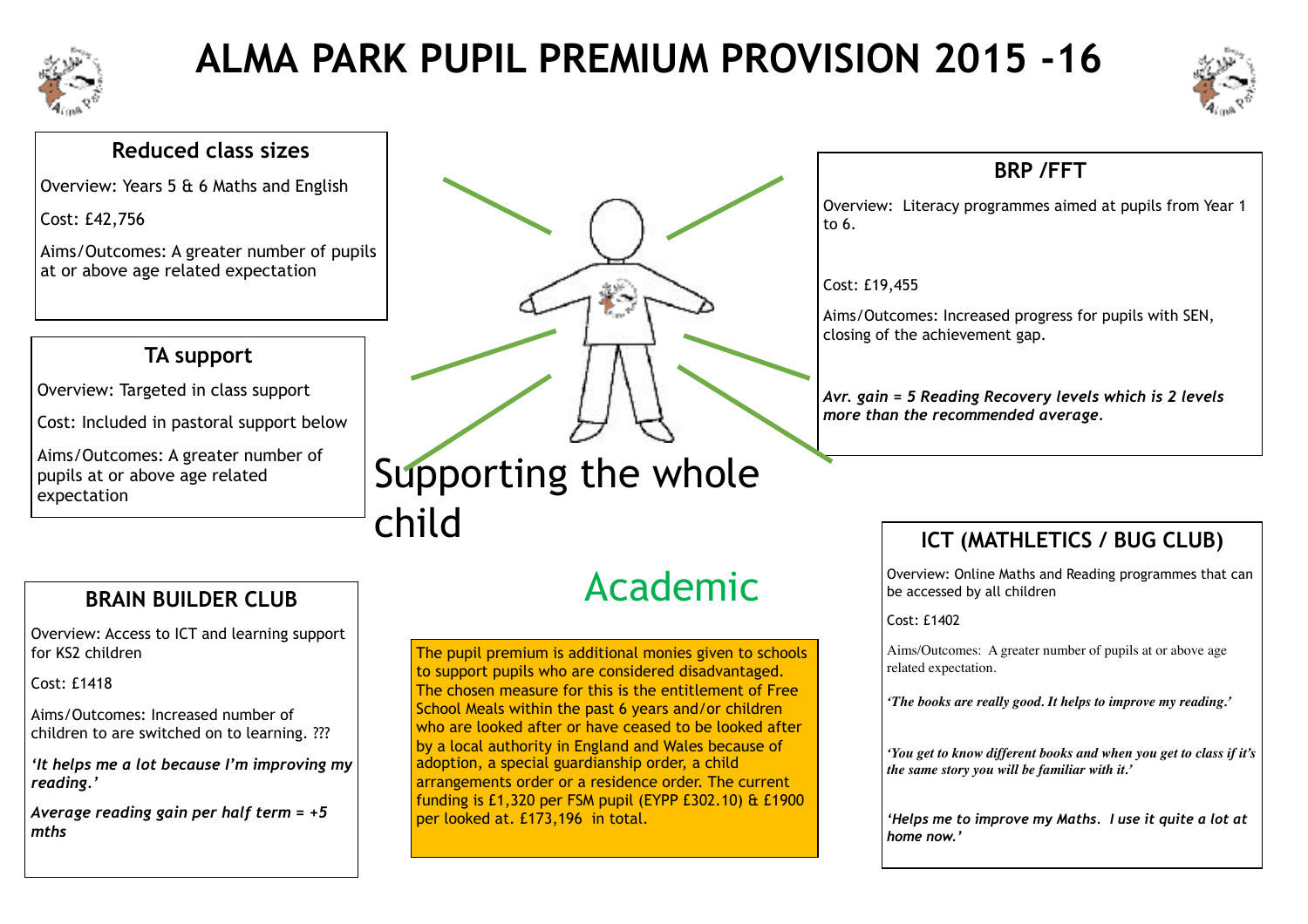

# **ALMA PARK PUPIL PREMIUM PROVISION 2015 -16**



#### **Play Therapy**

Overview: One to one, weekly high level therapeutic support

Cost: £7649

Aims/Outcomes: To decrease those behavioural and emotional difficulties that interfere significantly with a child's normal functioning.

*'It helped me to change my act, my behaviour.'* 

## **Pastoral support**

Overview: A variety of strategies & interventions are offered

Cost: £73,384

Aims/Outcomes: Increased confidence and self esteem. Pupils happier at school

## **Art Club**

Overview: A drop-in Art session takes place for 30 minutes two lunch-times a week in KS2

Cost: £437

Aims/Outcomes: To support targeted children who exhibit emotional and behavioural difficulties during lunchtimes

*'It's so much fun. I want to keep going. When I'm there it means I don't fall out with my friends so often.'*

## **CPD (Talking Mats)**

Overview: A tool used to enable children to communicate their emotional state non verbally.

Cost: £237

Aims/Outcomes: To enable staff to meet the cognitive and emotional needs of targeted children.

## **Enhanced Transition**

Overview: Targeted support to prepare and support vulnerable children for/during planned transitions.

Cost: £593

Aims/Outcomes: Increased confidence and self esteem during transition times.

**'We found out what our new class would be like so we stopped feeling anxious.'** 

**'….I was nervous about where to go but then it stopped me feeling nervous.'** 

# **Breakfast Club**

Overview: Breakfast time, pastoral support, and learning opportunities

#### Cost: £1406

Aims/Outcomes: Families having a positive start to their day. Children starting the day ready for learning. Improved attendance.

*'Now my sister is at high school, me coming to breakfast club means we can all set off at the same time.'* 

*"If we don't have any food in, we can all get breakfast at school.'* 

Supporting the whole child

# Well being

The pupil premium is additional monies given to schools to support pupils who are considered disadvantaged. The chosen measure for this is the entitlement of Free School Meals within the past 6 years and/or children who are looked after or have ceased to be looked after by a local authority in England and Wales because of adoption, a special guardianship order, a child arrangements order or a residence order The current funding is £1,320 per FSM pupil (EYPP £302.10) & £1900 per looked at. £173,196 in total.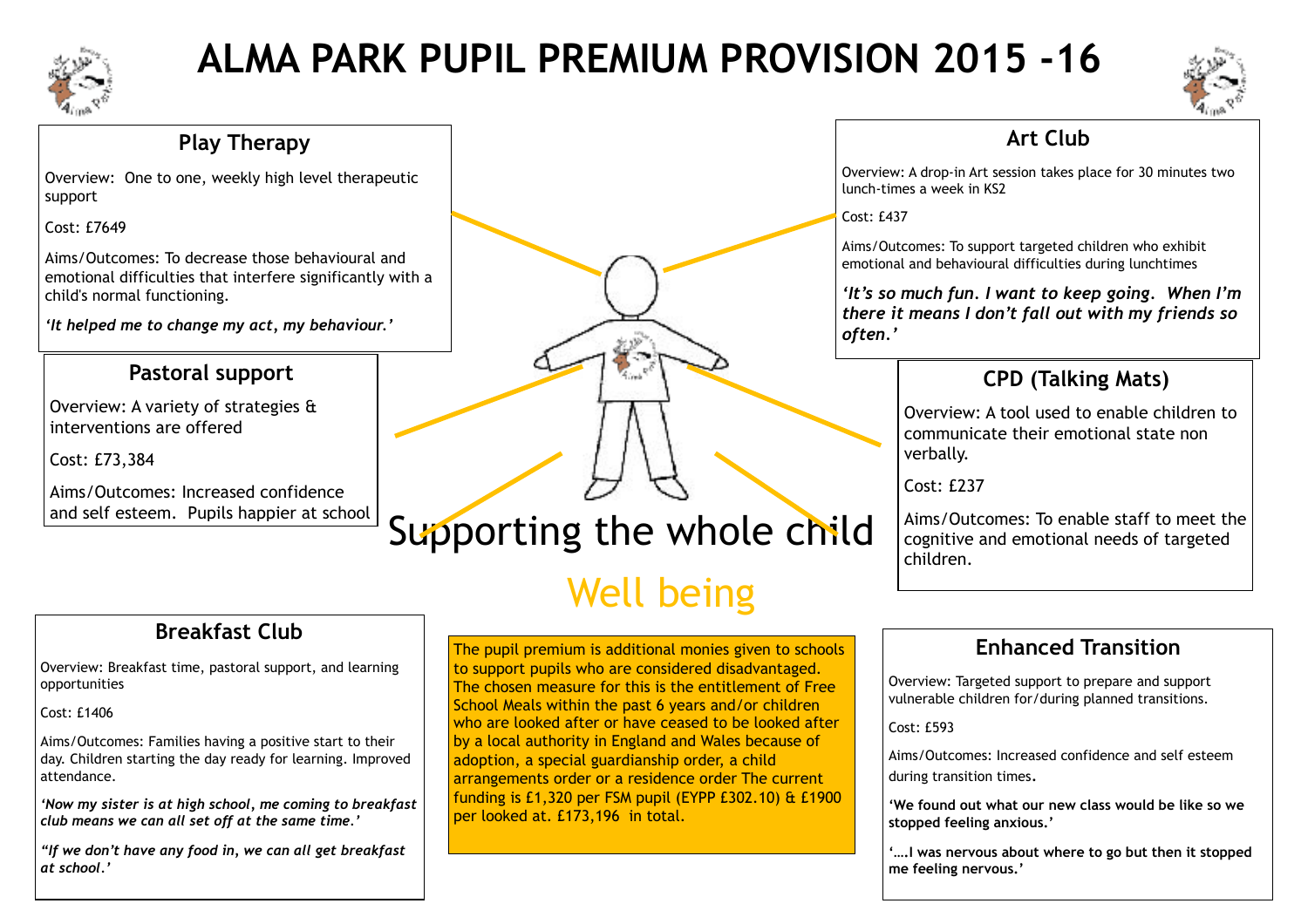

# **ALMA PARK PUPIL PREMIUM PROVISION 2015 -16**



## **Forest Schools**

Overview: Offers opportunities for children to achieve and develop confidence and self-esteem through hands-on learning experiences in a woodland or natural environment with trees.

#### Cost: £1500

Aims/Outcomes: Raise aspiration, motivation and engagement. Improve behaviour. Give a purpose/meaning to learning. Teach life skills.

'*I've learned how to make a fire, peanut butter bird feeders and a survival den.'* 

*'We learned how to use a saw properly and we made a 'Grantophone' that made lots of different sounds.* 



## **Ghyll Head**

Overview: Week residential in the Lake District for children in years 5 & 6.

Cost: £6400

Aims/Outcomes: Raise aspiration, independence, motivation and engagement. Improve behaviour. Give a purpose/meaning to learning. Teach life

 Supporting the whole child

# Enrichment/Engagement

skills The pupil premium is additional monies given to schools changes and the pupil premium is additional monies given to schools to support pupils who are considered disadvantaged. The chosen measure for this is the entitlement of Free School Meals within the past 6 years and/or children who are looked after or have ceased to be looked after by a local authority in England and Wales because of adoption, a special guardianship order, a child arrangements order or a residence order. The current funding is £1,320 per FSM pupil (EYPP £302.10) & £1900 per looked at. £173,196 in total.

## **After School Clubs**

Overview: Expose children to different creative & sporting activities.

Cost: £1700

Aims/Outcomes: Increase self esteem, improve skills, increase aspiration and engagement.

*'Art Club has inspired me to become more creative.'* 

*' … Helped to improve my skills.'*

## **Music events**

Overview: Children have a range of musical experiences.

Cost: £875

Aims/Outcomes: Increase self esteem, increase aspiration and engagement.

*'I like playing it (Ukulele) because I can now play an instrument and I can play happy birthday so I can play at family birthdays.'* 

*'Young Voices in the arena; it was amazing singing there.'*

# **Lunchtime Coaches**

Overview: Pupils have the opportunity to experience a wide range of new sports and games.

Cost: £13,300

Aims/Outcomes: Increase self esteem, improve fine motor skills, increase aspiration and engagement*.* 

*'I can get better so when I go to high school I'll have better skills.'*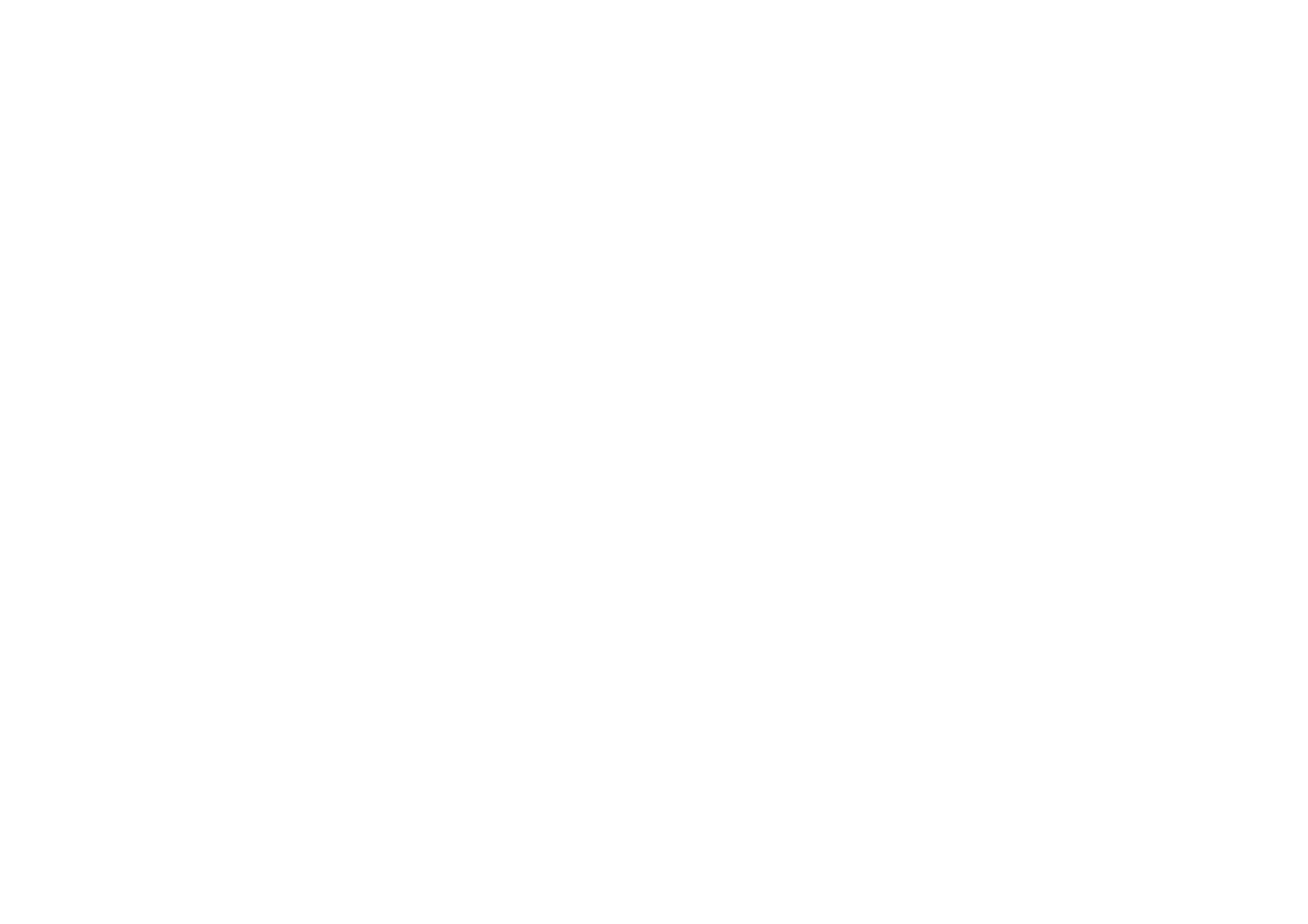# **Alma Park Primary School Pupil Premium Report 2015 - 2016**

#### **Pupil Premium Grant (PPG) Allocation for 2015/16 (academic year) was: £173,196**

| Disadvantaged pupils                                                                                                                                      | <b>Pupil Premium</b><br>per pupil |  |  |
|-----------------------------------------------------------------------------------------------------------------------------------------------------------|-----------------------------------|--|--|
| <b>Early Years Pupil Premium</b>                                                                                                                          | £302.10                           |  |  |
| Pupils in Year Groups R to 6 recorded as Ever 6 FSM                                                                                                       | £1,320                            |  |  |
| Looked After Children (LAC)                                                                                                                               | £1,900                            |  |  |
| Children adopted from care under the Adoption and<br>Children Act 2002 and children who have left care under a<br>Special Guardianship or Residence Order | £1,900                            |  |  |

#### **Number of pupils and PPG received:**

Total number of pupils on roll: 484

|                | Sept. $15 -$ Mar. 16           | Apr .16 - Aug. 16           | <b>Total</b> |
|----------------|--------------------------------|-----------------------------|--------------|
|                | $7/12$ ths<br>of amounts below | 5/12ths<br>of amounts below |              |
| E <sub>6</sub> | £91,222                        | £58,206                     |              |
| <b>LAC</b>     | £4434                          | £1600                       |              |
| Post LAC       | £12,192                        | £5542                       |              |
| <b>Total</b>   | £107,848                       | £65,348                     | £173,196     |

#### **Principles of using PPG funding at Alma Park**

- We strive to ensure that teaching and learning opportunities meet the needs of all of our pupils.
- At Alma Park the disadvantaged children continue to be our target children to 'narrow the gap' regarding attainment.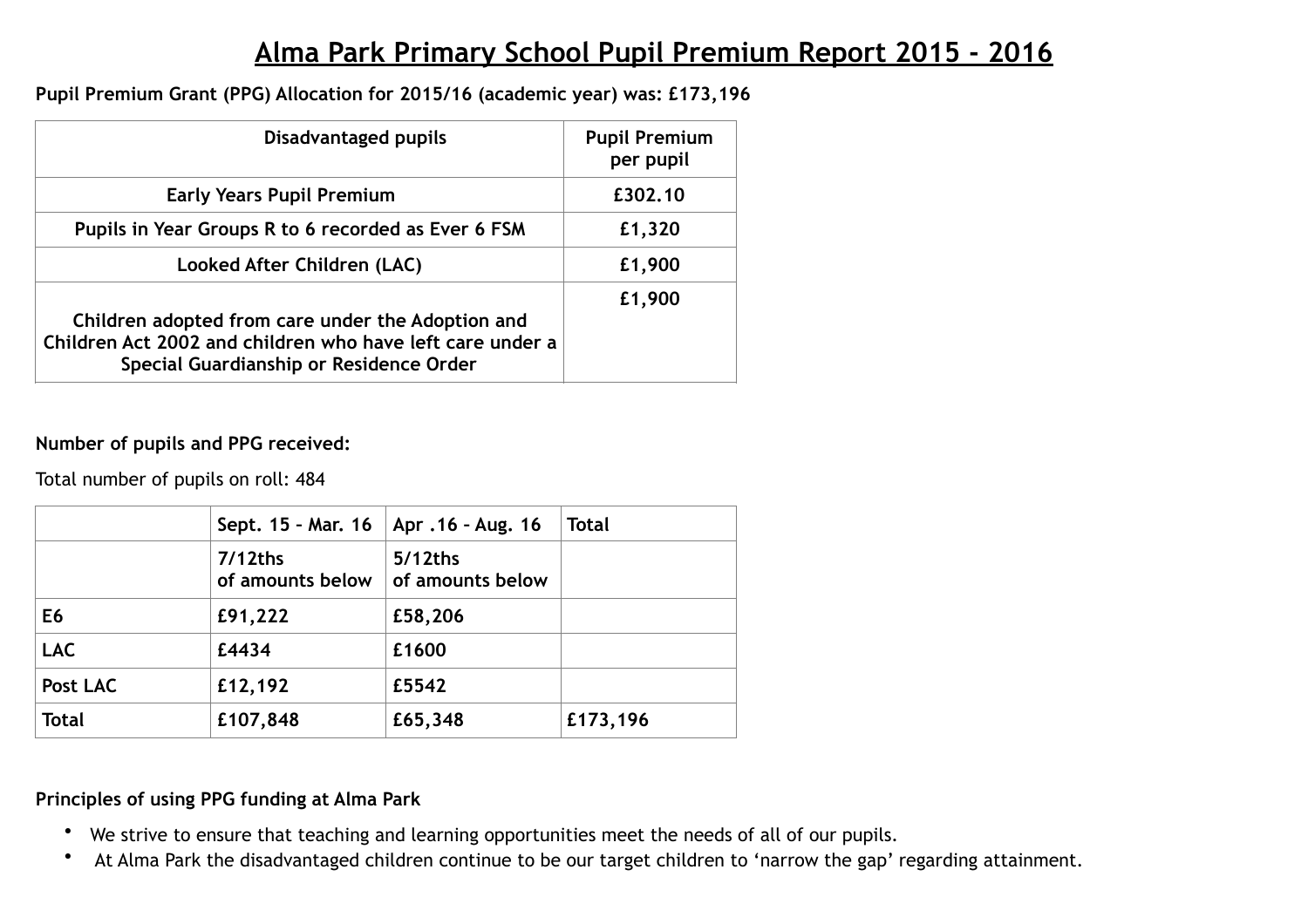- In making additional provision, we recognise that not all pupils who receive free school 'meals or who are 'looked after' will be socially disadvantaged.
- We also recognise that not all pupils who are socially disadvantaged are registered or qualify for free school meals.
- Not all children eligible for PPG funding will be in receipt of interventions at any one time or at the same time.
- PPG represents only a small part of the overall budget committed to meeting the additional needs of all pupils at Alma Park.

#### **Provision at Alma Park using PPG funding (2015-16)**

The percentage of qualifying pupils (FSM) at Alma Park matches the national average of 25%.

#### **Nature of support**

Focus on learning in the curriculum

Focus on social, emotional and behavioural needs

Focus on enrichment beyond the curriculum

#### **Attainment in Year 1 phonics screening test for 16 pupils eligible for PPG:**

94% of E6 pupils at Alma Park achieved the expected standard which is above the 81% national standard for all pupils.

| FSM (Ever 6) | No. of pupils | % Meeting required<br>standard |         |
|--------------|---------------|--------------------------------|---------|
| <b>FSM</b>   | 16            | 94%                            | 14% gap |
| Non FSM      | 44            | 80%                            |         |

#### **Overall attainment at KS1 for 10 pupils (E6) eligible for PPG:**

The percentage of pupil premium qualifying pupils who achieved the expected standard is:

Reading =  $70\%$ ; Writing =  $70\%$ ; Maths =  $60\%$ ; Science  $70\%$ ; Combined R, W, M =  $60\%$ 

Compared with the outcomes for the non-qualifying children in the cohort:

Reading =  $74\%$ ; Writing =  $62\%$ ; Maths =  $76\%$ ; Science  $74\%$ ; Combined R, W, M =  $60\%$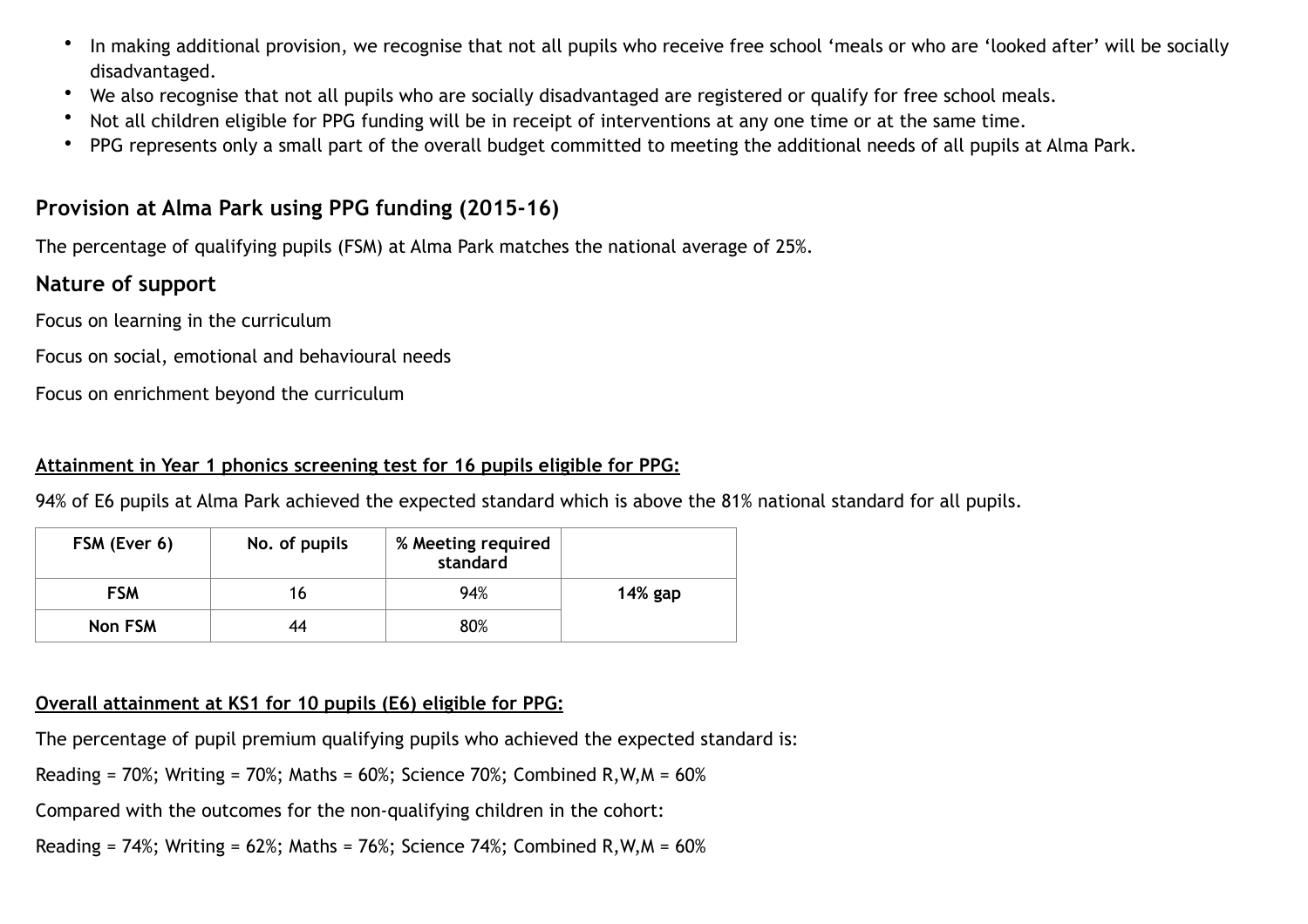|                                           | School % achieving expected standard 2016 |                                             |         |              |            |                    |
|-------------------------------------------|-------------------------------------------|---------------------------------------------|---------|--------------|------------|--------------------|
|                                           | Cohor<br>t                                | Readin<br>g                                 | Writing | <b>Maths</b> | <b>RWM</b> | <b>Scienc</b><br>e |
| <b>All Pupils</b>                         | 60                                        | 73%                                         | 63%     | 73%          | 60%        | 73%                |
| Disadvantage<br>d                         | 10                                        | 70%                                         | 70%     | 60%          | 60%        | 70%                |
| <b>Others</b>                             | 50                                        | 74%                                         | 62%     | 76%          | 60%        | 74%                |
| <b>FSM</b>                                | 8                                         | 75%                                         | 75%     | 63%          | 63%        | 75%                |
|                                           |                                           |                                             |         |              |            |                    |
|                                           |                                           | National % achieving expected standard 2016 |         |              |            |                    |
| <b>All Pupils</b>                         |                                           | 74%                                         | 66%     | 73%          | 60%        | 82%                |
|                                           | School % achieving higher standard 2016   |                                             |         |              |            |                    |
|                                           |                                           |                                             |         |              |            |                    |
|                                           | Cohor<br>t                                | Readin<br>g                                 | Writing | <b>Maths</b> | <b>RWM</b> | Scienc<br>e        |
| <b>All Pupils</b>                         | 60                                        | 30%                                         | 18%     | 22%          | 15%        |                    |
| Disadvantage<br>d                         | 10                                        | 20%                                         | 10%     | 10%          | 10%        |                    |
| <b>Others</b>                             | 50                                        | 32%                                         | 20%     | 24%          | 16%        |                    |
| <b>FSM</b>                                | 8                                         | 13%                                         | 13%     | 13%          | 13%        |                    |
|                                           |                                           |                                             |         |              |            |                    |
| National % achieving higher standard 2016 |                                           |                                             |         |              |            |                    |
| <b>All Pupils</b>                         |                                           | 24%                                         | 13%     | 18%          | 9%         |                    |

Overall the outcomes for the PPG qualifying pupils is broadly in line with their peers. The combined figure for R,W & M matches the national figure for all pupils. The Reading outcome is broadly in line with the national figure.

The outcomes for the Pupil Premium qualifying pupils who achieved a higher standard in Reading, Writing, and combined subjects is broadly in line with or higher than the national percentage for all pupils.

#### **Absences throughout**

The percentage of qualifying pupils at KS1 who were absent or persistently absent is slightly higher than the percentage of non - qualifying pupils.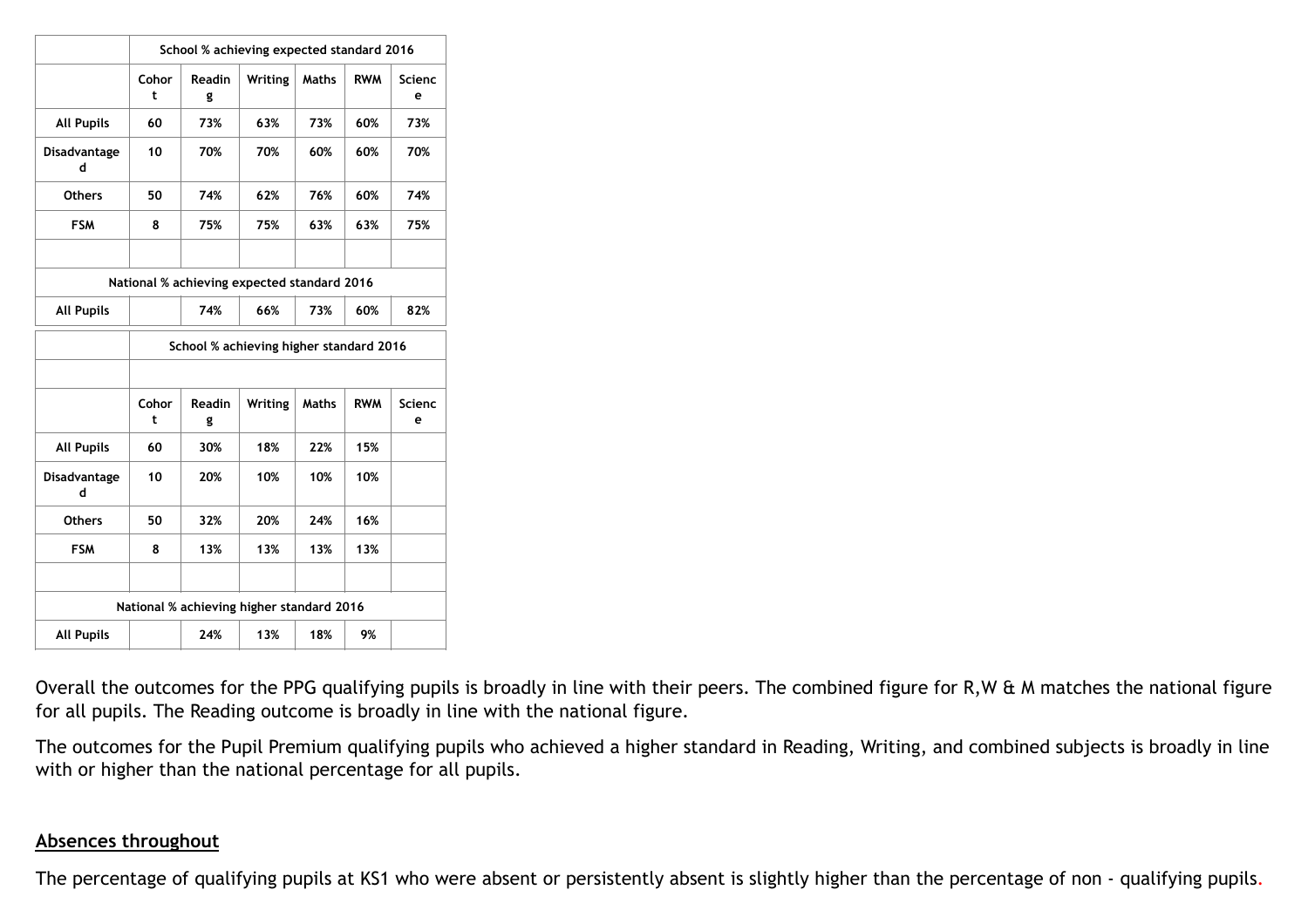

#### **Overall attainment at KS2 for 24 pupils eligible for PPG:**

Yr 6 (based on 65 children) % disadvantaged children (23) who met expected standard in R=48%; W= 61%; M= 52%; Combined=39%

Non-disadvantaged = R=60%; W=69%; M=57%; Combined=50%; therefore gap = R=12%; W=8%; M=5%; Combined=11%

|                                             | School % achieving expected standard 2016 |             |             |              |            |                    |
|---------------------------------------------|-------------------------------------------|-------------|-------------|--------------|------------|--------------------|
|                                             | Cohor<br>t                                | Readin<br>g | Writin<br>g | <b>Maths</b> | <b>RWM</b> | <b>Scienc</b><br>е |
| <b>Pupils</b>                               | 65                                        | 55%         | 66%         | 62%          | 46%        | 72%                |
| Disadvantage<br>d                           | 23                                        | 48%         | 61%         | 52%          | 39%        | 65%                |
| <b>Others</b>                               | 42                                        | 60%         | 69%         | 67%          | 50%        | 76%                |
| <b>FSM</b>                                  | 7                                         | 29%         | 57%         | 57%          | 29%        | 43%                |
| <b>CLA</b>                                  | 1                                         | 0%          | 0%          | 0%           | 0%         | 100%               |
| National % achieving expected standard 2016 |                                           |             |             |              |            |                    |
| <b>All Pupils</b>                           |                                           | 66%         | 74%         | 70%          | 53%        | 81%                |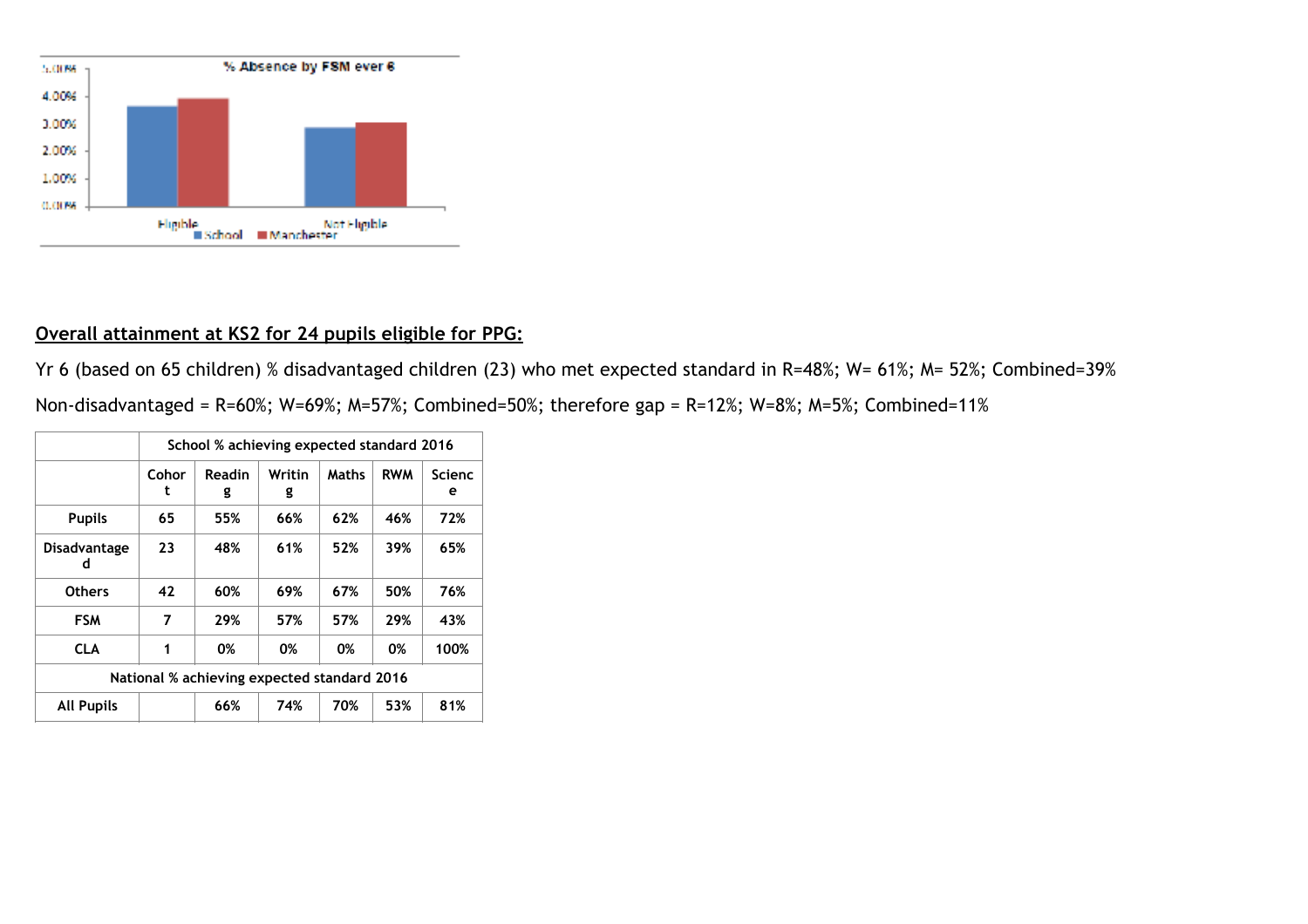|                                           |        | School % achieving higher standard 2016 |         |       |            |  |  |
|-------------------------------------------|--------|-----------------------------------------|---------|-------|------------|--|--|
|                                           | Cohort | <b>Reading</b>                          | Writing | Maths | <b>RWM</b> |  |  |
| <b>All Pupils</b>                         | 65     | 15%                                     | 22%     | 9%    | 8%         |  |  |
| Disadvantaged                             | 23     | 9%                                      | 9%      | 0%    | 0%         |  |  |
| <b>Others</b>                             | 42     | 19%                                     | 29%     | 14%   | 12%        |  |  |
| <b>FSM</b>                                | 7      | 0%                                      | 0%      | 0%    | 0%         |  |  |
| <b>CLA</b>                                | 1      | 0%                                      | 0%      | 0%    | 0%         |  |  |
| National % achieving higher standard 2016 |        |                                         |         |       |            |  |  |
| <b>All Pupils</b>                         |        | 19%                                     | 15%     | 15%   | 5%         |  |  |

The widest gap between disadvantaged and non disadvantaged pupils was in Maths. There was a large gap between the percentage of qualifying pupils who achieved the higher standard and the percentage of non qualifying pupils. This was also well below the national.

#### **Overall progress from KS1 to KS2 for 20 (disadvantaged) pupils eligible for PPG:**

The new progress measures are a type of value added measure, which means that pupils' results are compared to the actual achievements of other pupils nationally with similar prior attainment. There are multiple stages in the process.

Progress scores will be centred around zero, with most schools within the range of -5 to +5.

- A **score of 0** means pupils in this school on average do about **as well** at KS2 as those with similar prior attainment nationally.
- A **positive score** means pupils in this school on average do **better** at KS2 as those with similar prior attainment nationally.
- A **negative score** means pupils in this school on average do **worse** at KS2 as those with similar prior attainment nationally.

A negative score does not mean that pupils did not make any progress, rather it means they made less progress than other pupils nationally with similar starting points.

The Reading and Writing average progress scores were close to zero, therefore pupils in this school on average do about **as well** at KS2 as those with similar prior attainment nationally. Academic support throughout school has a heavy English bias and therefore it could be suggested that this support continues to be effective. When calculated, the Maths progress scores were well below the national expectations. This is an area of priority throughout school.